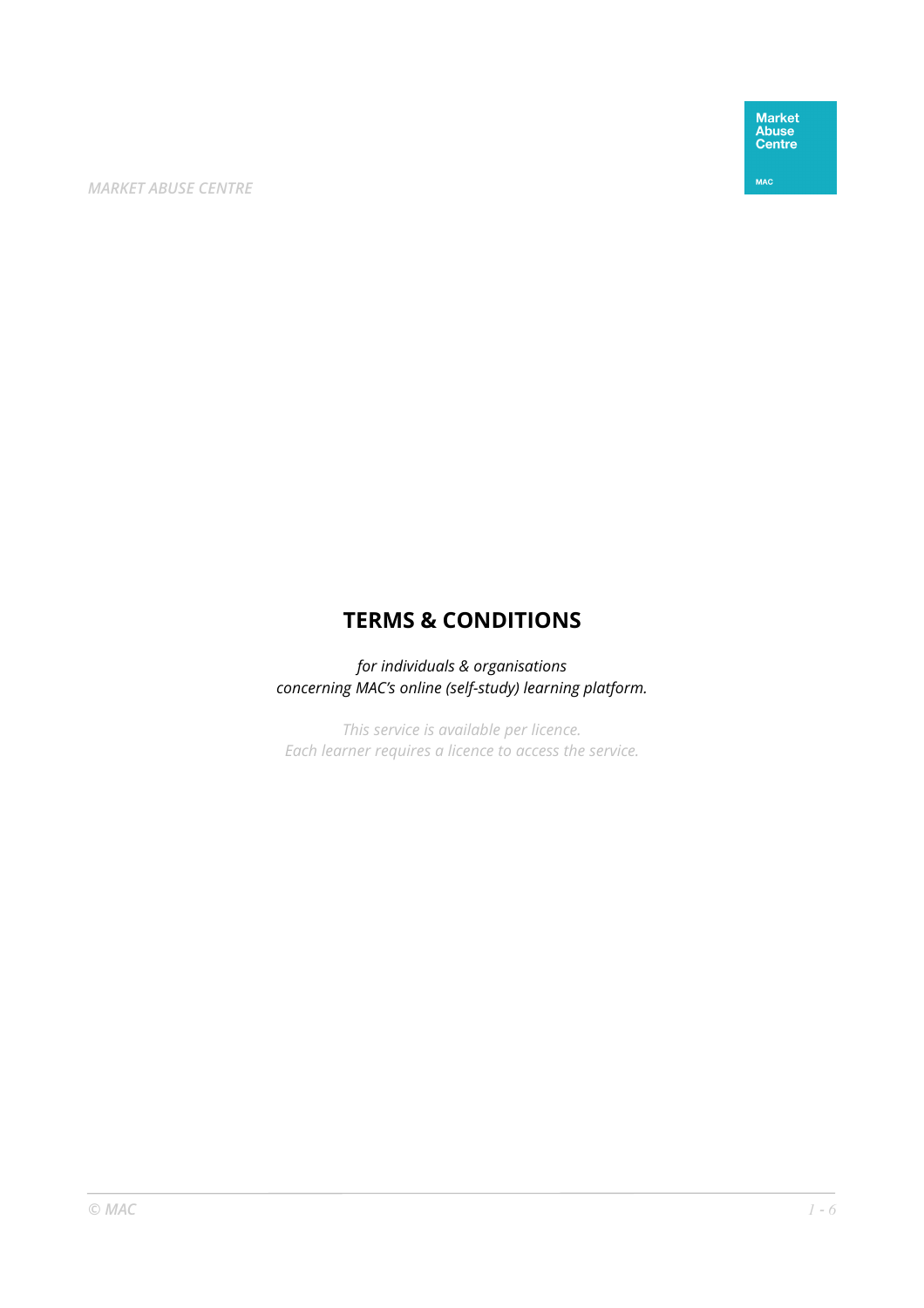## **Article 1: General**

1.1 Market Abuse Centre is called hereafter "MAC".

1.2 These terms & conditions apply to MAC's online (self-study) learning platform.

## **Article 2: Definitions**

## **A. Supplier:**

"Supplier" concerns "MAC". MAC is supplying online learning services via its learning platform, which is populated with courses and exams.

## **B. MAC:**

"MAC" concerns the trade name of the "Supplier"; it is the acronym of "Market Abuse Centre".

## **C. Client:**

"Client" concerns either an individual or an organisation:

#### **Individual**

"Client" provides "Supplier" with an "Assignment", by subscription for the "Learning Service" for him/herself.

#### **Organisation**

"Client" concerns an organisation which provides "Supplier" with an "Assignment", signed by a representative of this organisation, by subscription for the "Learning Service" for one or more employees of the organisation.

#### **D. Learning Service:**

"Learning Service" concerns access to the online (self-study) Learning Platform (learning environment) where courses can be followed and exams can be taken.

#### **E. Learner:**

"Learner" concerns the individual who is allowed to, and –possibly– does, off-take and consumes the "Learning Service".

#### **F. Exam:**

An "Exam" concerns the final test to assess the Learner's knowledge or competences concerning the content of a course.

#### **G. Examination:**

Examination concerns the finalisation of a course.

#### **H. Exam Result**

Upon submission of the "Exam", the "Learner" is provided the score instantly in the online learning environment.

#### **I. Certificate**

A "Certificate" represents a proof of having passed the "Exam". A certificate is provided to "Learner" upon passing an "Exam" relating to a learning service, readily available for download. "Learners" are supposed to download the "Certificate" themselves during the period they have been granted access to the Learning Service.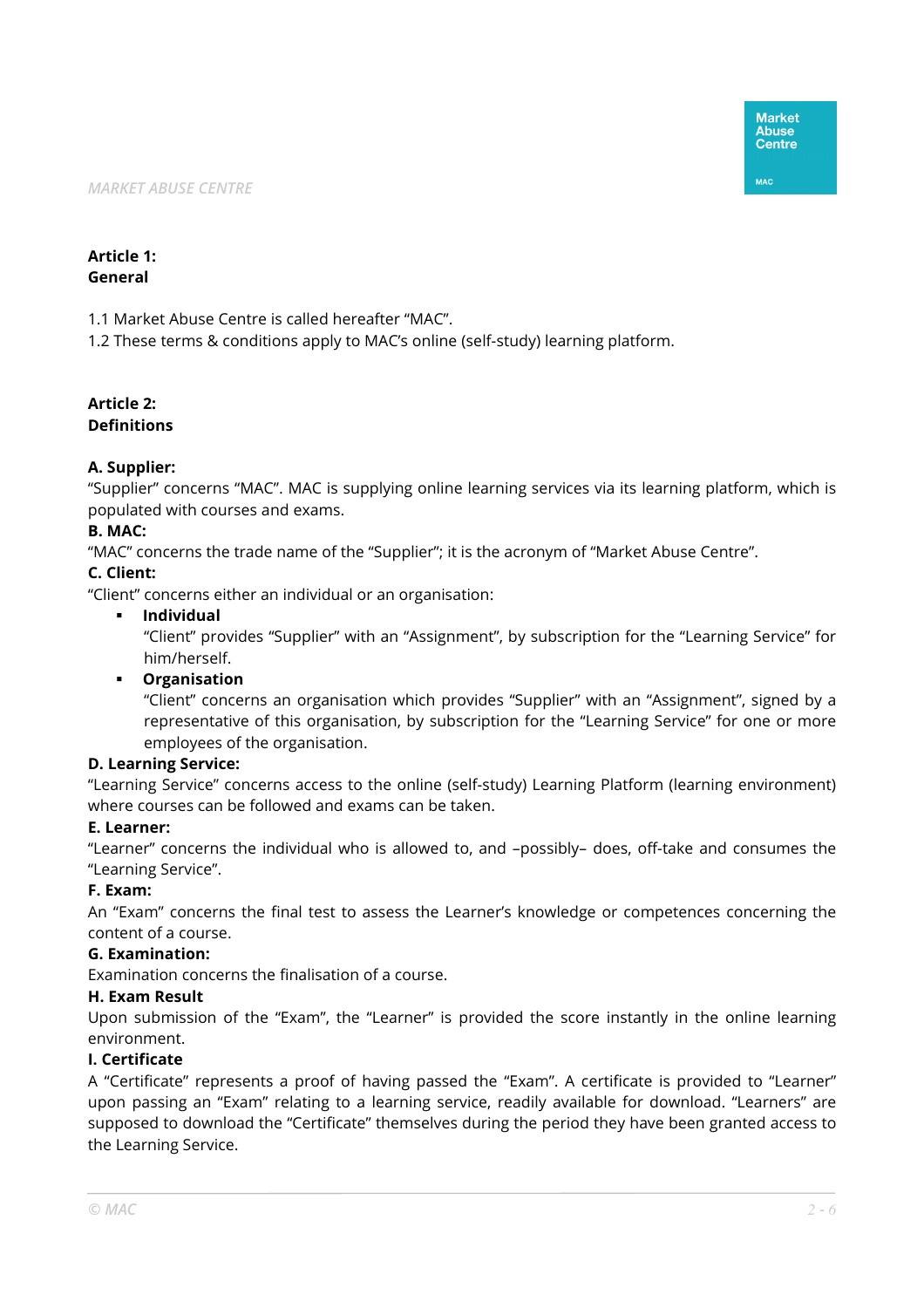## **J. Certification**

"Certification" concerns the process whereby a "Learner" is provided by "Supplier's" learning platform with a "Certificate".

#### **K. Assignment:**

"Assignment" concerns a "Client" to order "Supplier" to provide "Client" with "Learning Services". "Subscription" results in an "Assignment".

## **L. Confirmation:**

"Confirmation" concerns a written commitment of "Supplier", addressed and sent to "Client", to provide a "Learning Service" to "Client".

## **M. Subscription**

"Subscription" (also referred to as "registration", or "signing up") concerns a formal registration of one or more individuals by "Client" for the off-take of a "Learning Service".

## **N. Price:**

"Price" concerns the rate of a "Learning Service", in euro, charged to "Client" by "Supplier".

## **O. Access Code**

Supplier can create accounts for "Learners" but, alternatively, an "Access Code" can be provided to Client. This concerns a code to enable a "Learner" to create an account in the learning environment which, in its turn, provides access to the ordered "Learning Service".

## **P. Licence**

"Licence" concerns the right to access and off-take the Learning Service.

## **Q. Company Licence**

A "Company Licence" concerns an agreement for a bundle of "Licences" to be allocated to the employees of the organisation. All Licences under a Company Licence terminate at the same time, namely at the time the first of these Licences expires.

## **Article 3: Applicability**

- 3.1 Each "Assignment", "Subscription" or "Confirmation" is subject to these "Terms & Conditions".
- 3.2 Each "Client" and each "Learner" are subject to these "Terms & Conditions".
- 3.3 An "Assignment", "Subscription" and/or "Confirmation" by "Client" or "Learner" indemnifies "Supplier" from all claims by that same "Client" or "Learner".
- 3.4 "Supplier" has the right, and duty, to adjust this document over time, if circumstances require such. The updated version applies to future assignments, not to existing assignments.

# **Article 4: Intellectual property**

4.1 All rights on the study materials are reserved by "Supplier". Without prior permission from "Supplier", none of the study materials may be copied, duplicated, saved, distributed or made public by means of printing, photo copying, sending, digitalisation, or anything in such sense. "Client" / "Learner" is not permitted to make study materials available to their colleagues, third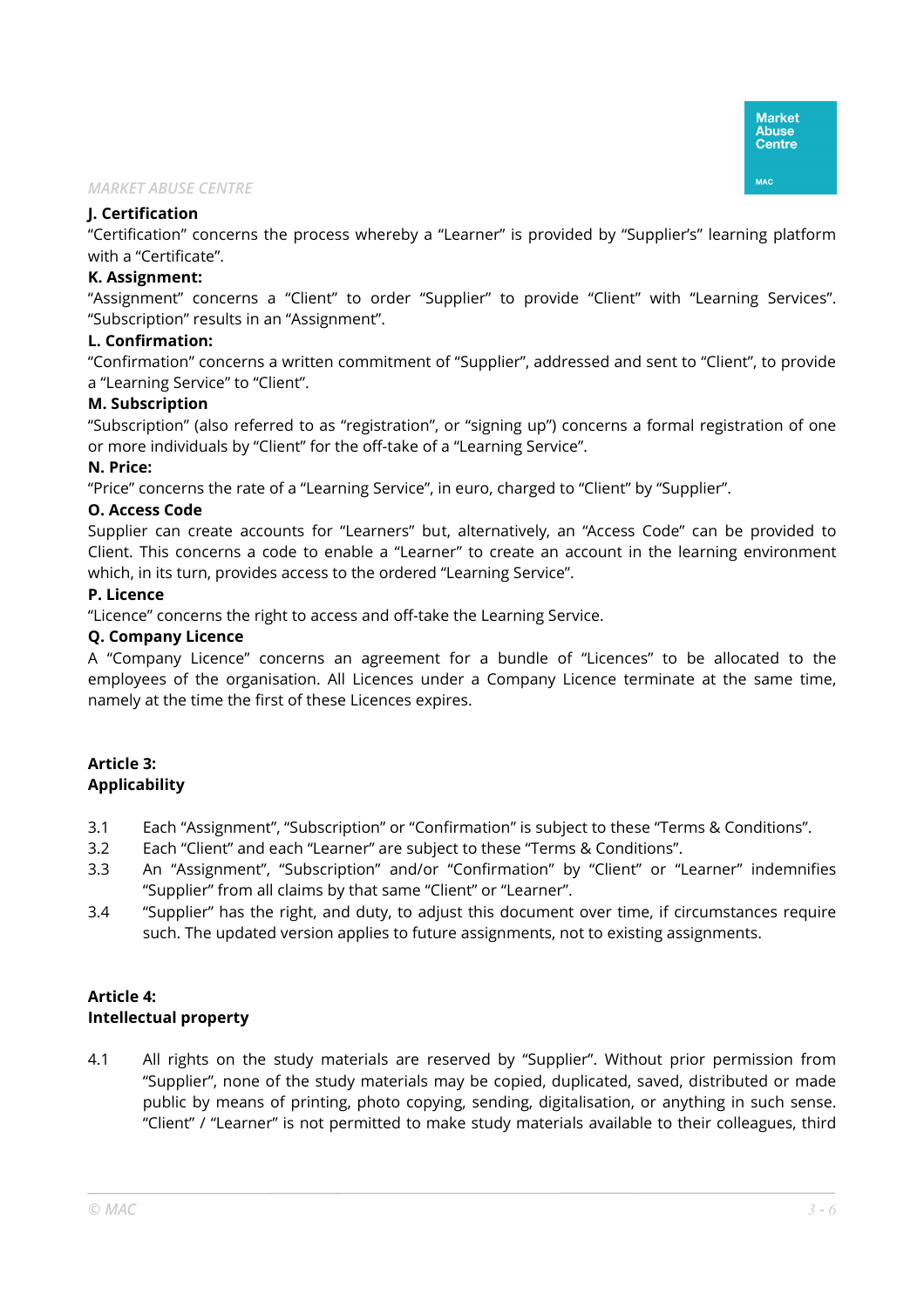parties, or anyone else, neither to post it on social media or publish it on the web/Internet, or send it forward by email (soft copy), nor to distribute it physically (hard copy).

 4.2 A "Learner" is prohibited to distribute a recording of the "Learning Service" and/or to provide the recording as a "Learning Service" (paid or free of charge) to another person, without written permission by "Supplier". Hence, it is prohibited to show a recording to any person (a third party).

## **Article 5: Conduct**

- 5.1 "Learner" is not allowed to misuse the "Learning Service".
- 5.2 Misconduct in any form during the off-take of the "Learning Service" is not allowed. Misconduct consists of many varieties.
- 5.3 In case of misuse during the off-take of a "Learning Service", the "Supplier" has to right to terminate access of the "Learner", leaving the "Learner" with no rights.

#### **Article 6: Pricing**

- 6.1 Online educational services are offered at a "Price".
- 6.2 The "Price" is in euro (EUR) and exclusive of VAT, unless explicitly stated otherwise.
- 6.3 "Supplier" is entitled to adjust the VAT rate (%) according to actual changes implemented by the relevant tax authority.
- 6.4 A "Licence" is non-transferable. Hence, accounts cannot be used by others, nor transferred to them.

#### **Article 7: Payment**

7.1 With this "Learning Service" payment is due in advance of delivery of the service, unless explicitly agreed otherwise. Payments are due upon subscription. Access to the learning environment or (an) "Access Code(s)" is provided by "Supplier" to "Client" instantly after payment.

# **Article 8: Rights & Liability**

8.1 All study materials and/or other work developed and/or provided by "Supplier", arising out of (or related to) a "Learning Service", is carefully composed, to the best of "Supplier's" knowledge and/or abilities. However, "Supplier" can in no way guarantee the accuracy and completeness of study materials.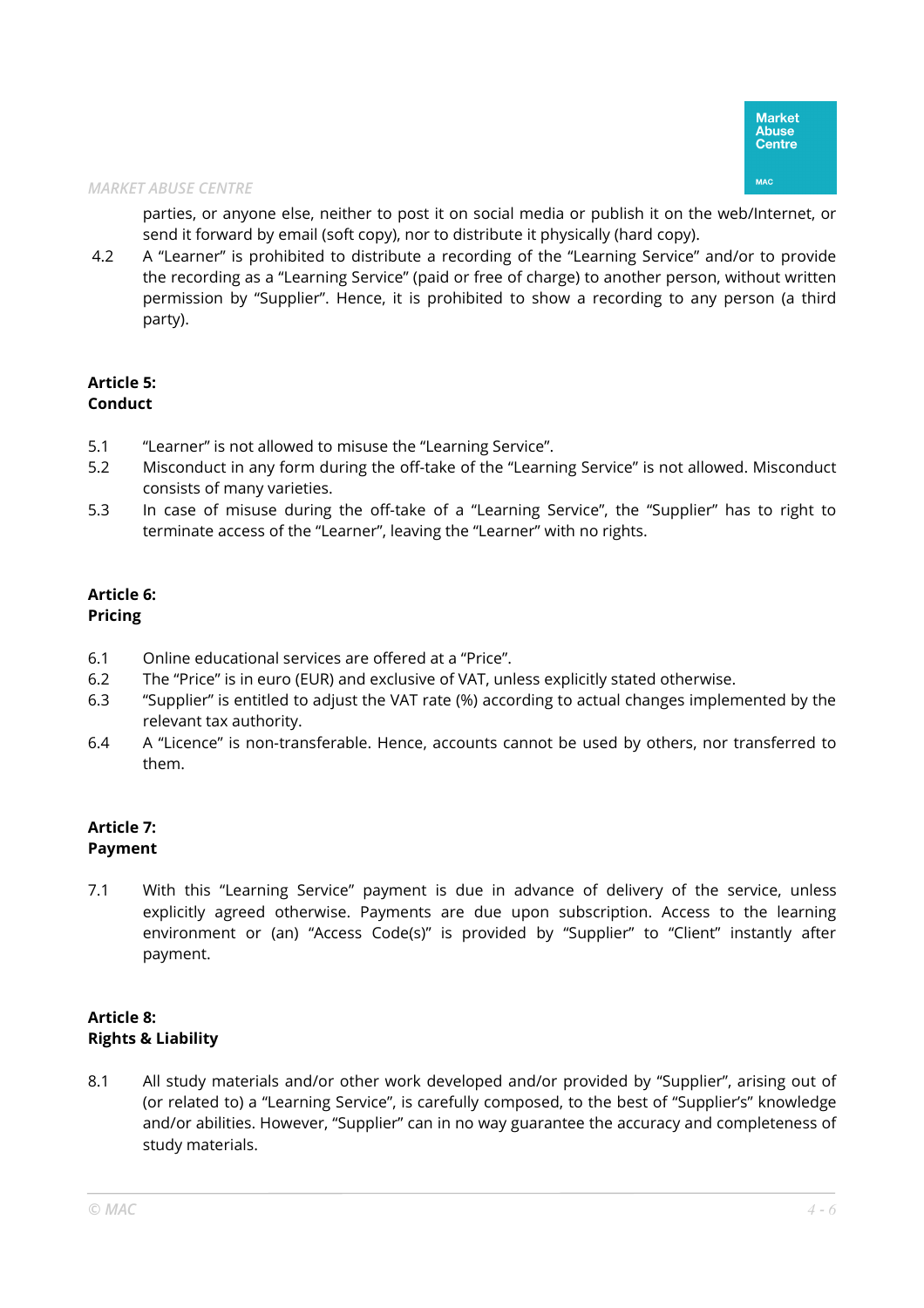- 8.2 "Supplier's" "learning service(s)" may include practical tips, ideas, best practices, opinions, views and possible solutions to cope with practical challenges. Although "Supplier" shall ensure that these expressions are as wise and meaningful as possible, "Supplier" can in no way be held liable for the expressions.
- 8.3 "Supplier" accepts no liability for damages of any kind, resulting from actions and/or decisions based on views and/or opinions provided in the learning environment. A "Learner" is recommended not to base any decision on such views, remarks and/or opinions. Moreover, "Learner" is advised not to enter into any decision without judgment by him/herself. Instead, "Learner" is advised to use common sense at all times and to rely on his/her own professional expertise (or the expertise of their colleagues) and to check any remarks, statements and opinions before these are considered, if at all.
- 8.4 Minor errors in the study materials or other services developed and provided by "Supplier" cannot be a reason for the "Learner" to reject or refuse to off-take the "Learning Service". Neither will "Supplier" reject or refuse to provide the "Learning Service" and/or modify the relevant "Price".
- 8.5 "Supplier" has the right to adjust the content/study materials of the "Learning Service(s)", when "Supplier" deems this necessary, and as long the "Supplier" believes on the basis of its expertise and experience, this contributes to the improvement of the quality of the learning service.
- 8.6 Examination is multiple choice. Candidates who take "Exam" and submit the answers will be provided the "Exam Result" instantly. Candidates who have passed the exam will be certified accordingly. "Certificates" immediately become available in the learning environment. Learners are supposed to download these themselves. Supplier will not provide "Certificates" manually.
- 8.7 Supplier is not responsible for mistakes in learner data (e.g. first name, last name), which could lead to a misprint on a Learner's certificate. "Client" has the responsibility to provide "Supplier" with correct details. "Learners" have the responsibility to check their name (and other details), as this will be plotted on the "Certificates".

## **Article 9: Cancellation and adjustments**

9.1 In case "Client" wishes to cancel "Subscription" for a "Learning Service", once the "Assignment has been formalised, then refunding does NOT take place. In any case, payment is nonrefundable.

## **Article 10: Confidentiality & Exclusivity**

10.1 "Supplier" and "Client" are obliged to each other to preserve confidentiality of the relevant agreement, documents and related aspects.

# **Article 11: Application law & forum choice**